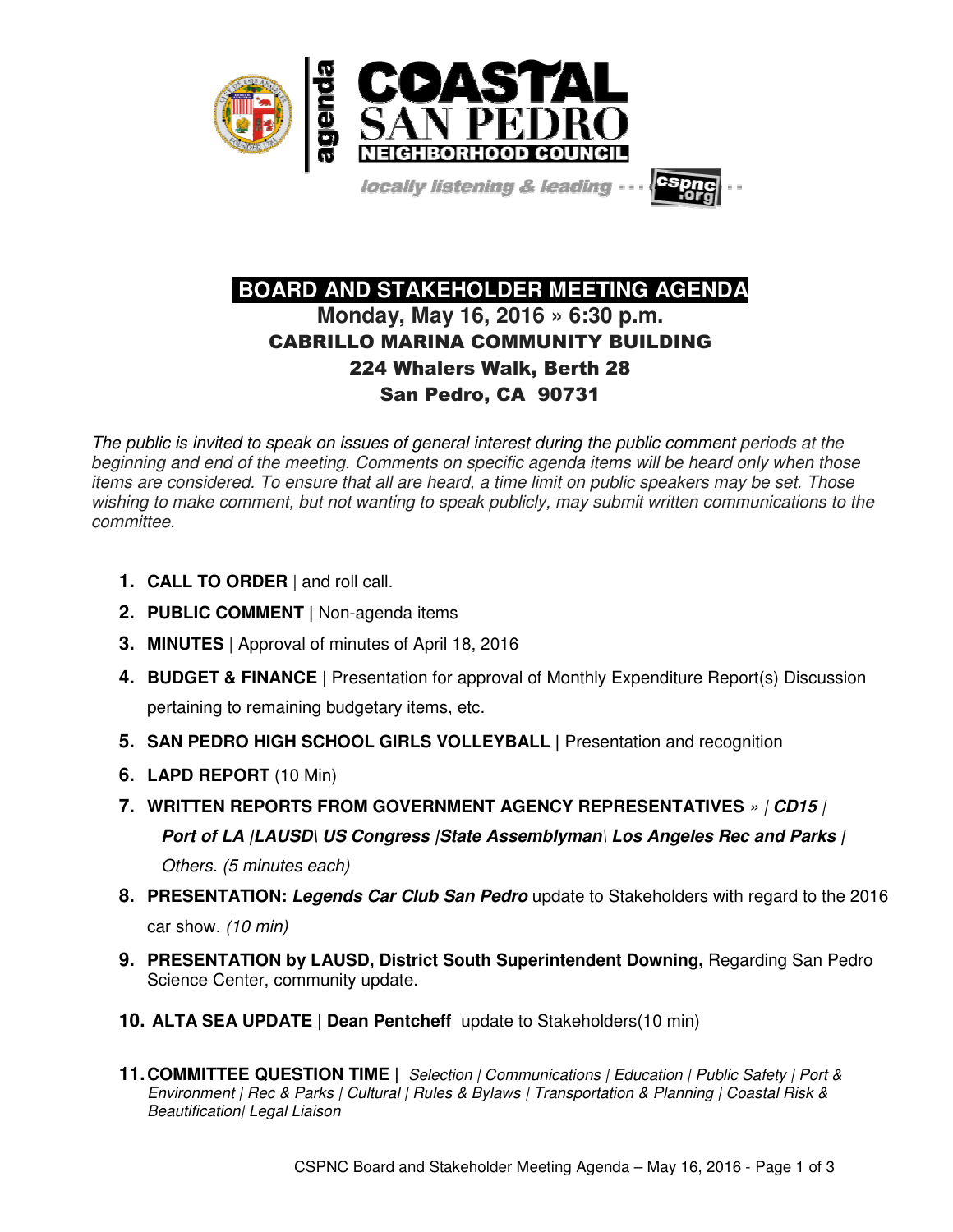## **12. BOARD MEMBER COMMENTS** | to board and stakeholders for non-agendized items

## **13. APPOINTMENTS |** to Committees and other Committee actions

## **14. PRESIDENTS REPORT**

## **15. ACTION ITEMS**

## **1. STAKEHOLDER MOTIONS**

- **a.** The Coastal San Pedro Neighborhood Council supports the variance application of Terrence S. Terauchi and Ping Luh at 953 W. 20<sup>th</sup> Street, San Pedro, CA 90731 for a 10foot setback variance.
- **b.** From Brian Vassallo. Be it resolved, the Coastal San Pedro Neighborhood Council will begin board meetings with the Pledge of Allegiance to the United States of America.

#### **2. BUDGET and FINANCE COMMITTEE**

**a.** The Treasurer shall be authorized to take all remaining funds, after all invoices and Neighborhood Purpose Grants are paid, and deposit then into the CSPNC United States Postal Service account.

#### **3. PARKS and COASTLINE COMMITTEE**

**a.** The Parks and Coastline Committee recommends to the Coastal San Pedro Neighborhood Council board the following motion be adopted:

Because the Stakeholders of San Pedro were told they would be included in the decision making process of the restoration of Paseo del Mar at the White Point Landslide, the Coastal San Pedro Neighborhood Council requests that prior to a final decision being made, Council District 15 hold a public meeting, in San Pedro at a mutually agreeable time, to hear public recommendations and provide a public comment period, regarding the proposed replacement of Paseo del Mar at the White Point Landslide.

#### **4. PORT and ENVIRONMENT COMMITTEE**

- **a.** The CSPNC board requires that the Boy Scout base provide community access to the site at specified times as was previously promised. To do this we expect to participate in the process of developing guidelines
- **b.** The CSPNC Port Committee recommends to the CSPNC that the following motion be adopted:

Because mitigation is not included as part of the infrastructure costs in the Port's EIRs, and

Because funding mitigation measures is of paramount importance to the Harbor Area and surrounding communities, therefore

The CSPNC requests that all current and future Port EIRs include the costs of acknowledged mitigation in the costs of the infrastructure budget